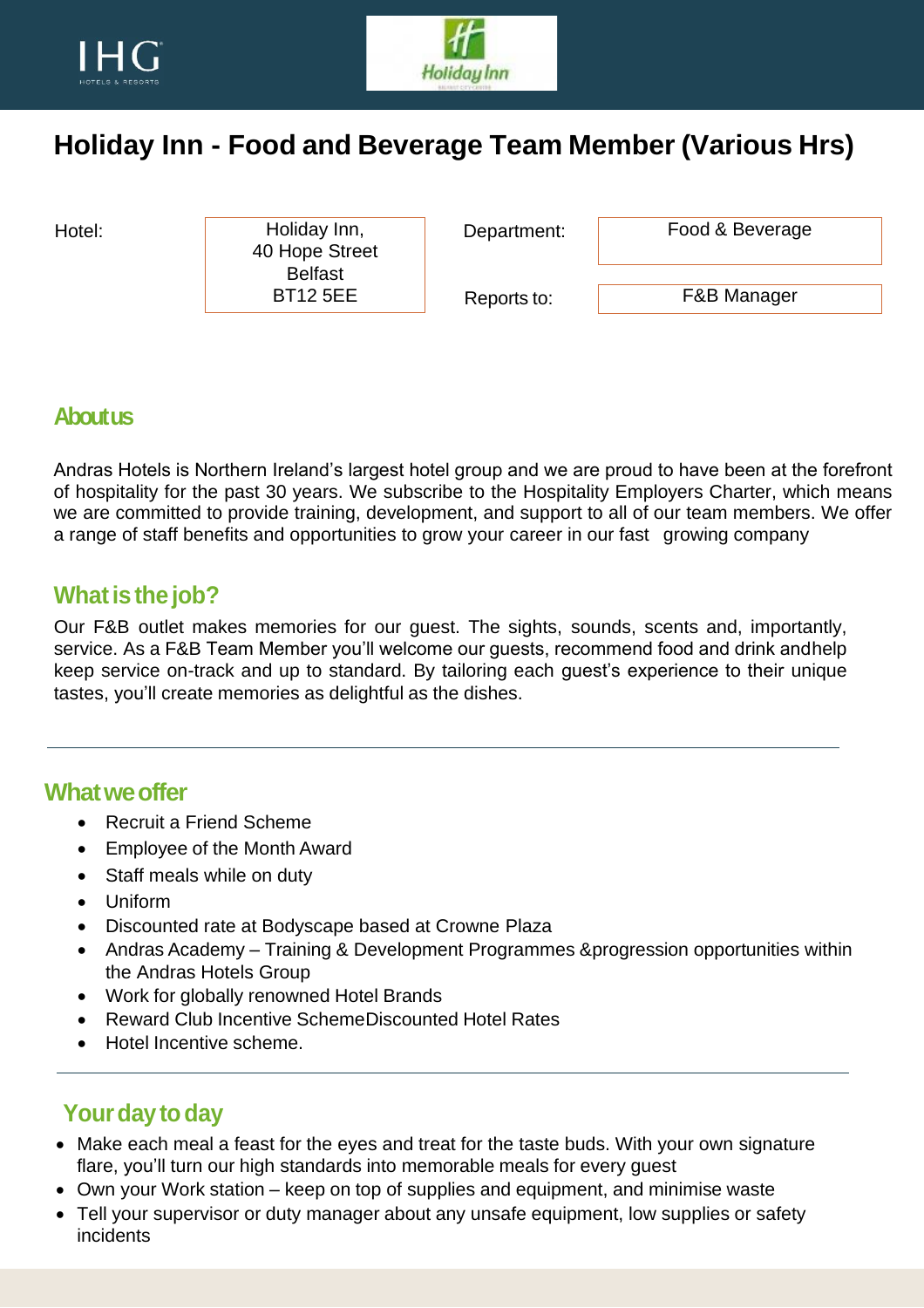



- Help create a safe space by following our safety procedures and wearing necessary protective equipment
- Be cleaner than clean meet or exceed local cleanliness and hygiene laws
- Help with washing up and other kitchen duties when needed
- Give guests a better experience by helping with any queries or advice
- Wear your uniform with pride
- Take on other ad-hoc duties when the whole team needs to pull together

### **Whatweneedfrom you**

#### **Essential:**

- Good communication and listening skills
- Ability to work in a fast-paced environment requiring flexible working and a genuine willingness to help guests and colleagues within the hotel.

**Desirable:**

- Experience within the hospitality industry
- Experience within a Food & Beverage/Waiting staff role
- Experience within a customer service role

## **How do I deliver this?**

**We genuinely care about people and we show this through living out our promise of True Hospitality each and every day. It's what connects every colleague in all Holiday Inn hotels.**

The Holiday Inn hotel brand delivers True Hospitality in their own way, and at the heart of it all are specific, core service skills.

- **True Attitude:** being caring, wanting to make a positive difference, and building genuineconnections with guests
- **True Confidence**: having the knowledge and skills to perform your role, and giving guests theconfidence that they can trust you, to help and support them during their stay
- **True Listening**: focusing on what your guest is saying, picking up on body language that is oftenoverlooked, and understanding what the guest wants and needs

• **True Responsiveness**: is about providing guests with what they need, and doing so in a timelyand caring manner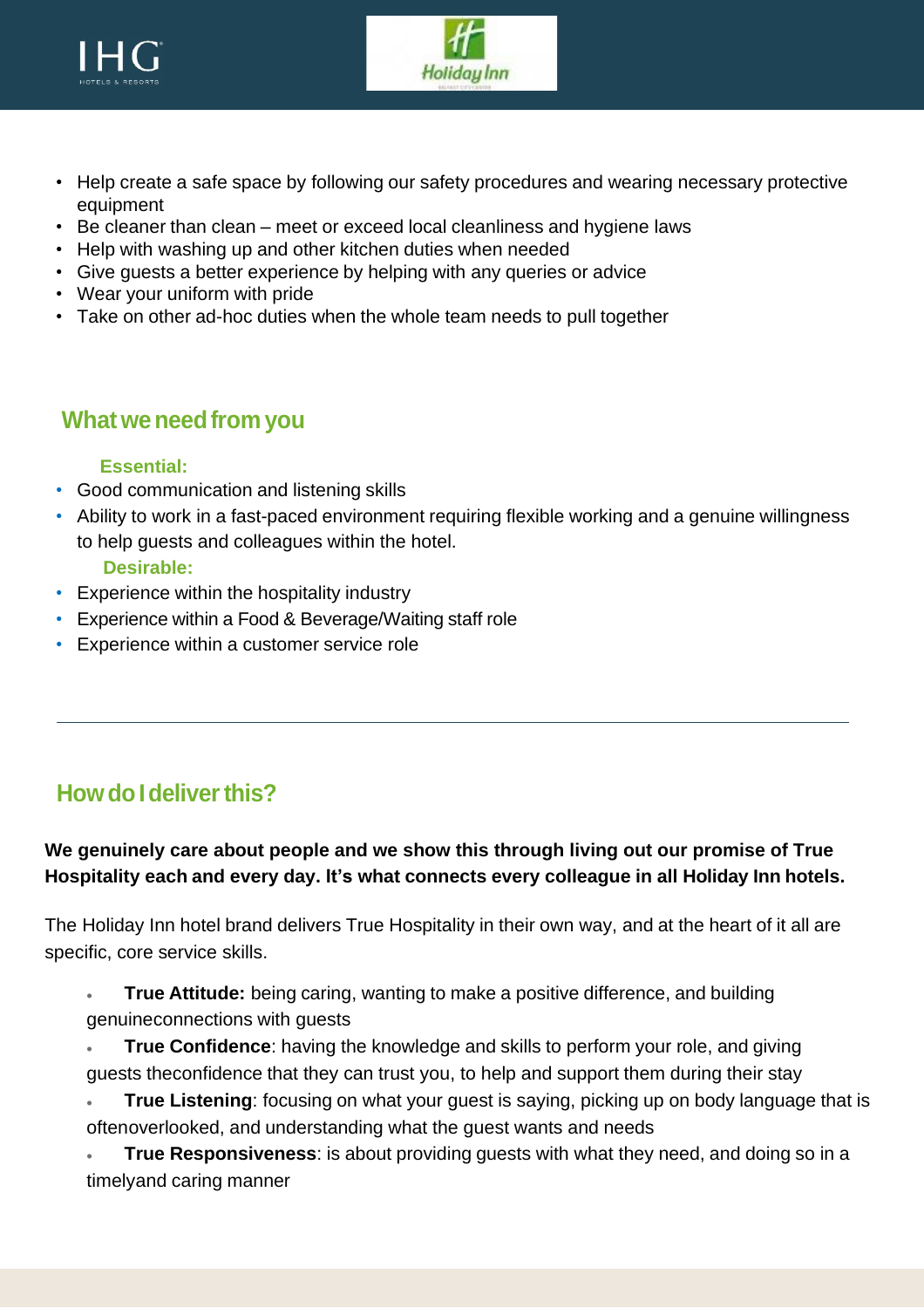



There's so much more to the job than we can capture here. It's simply about creating great experiences, doing the right thing and understanding people.

The statements in this job description are intended to represent the key duties and level of work being performed. They are not *intended to be ALL responsibilities or qualifications of the job.*

**To apply, please submit your CV by email to hrassistant@andrashouse.co.uk**